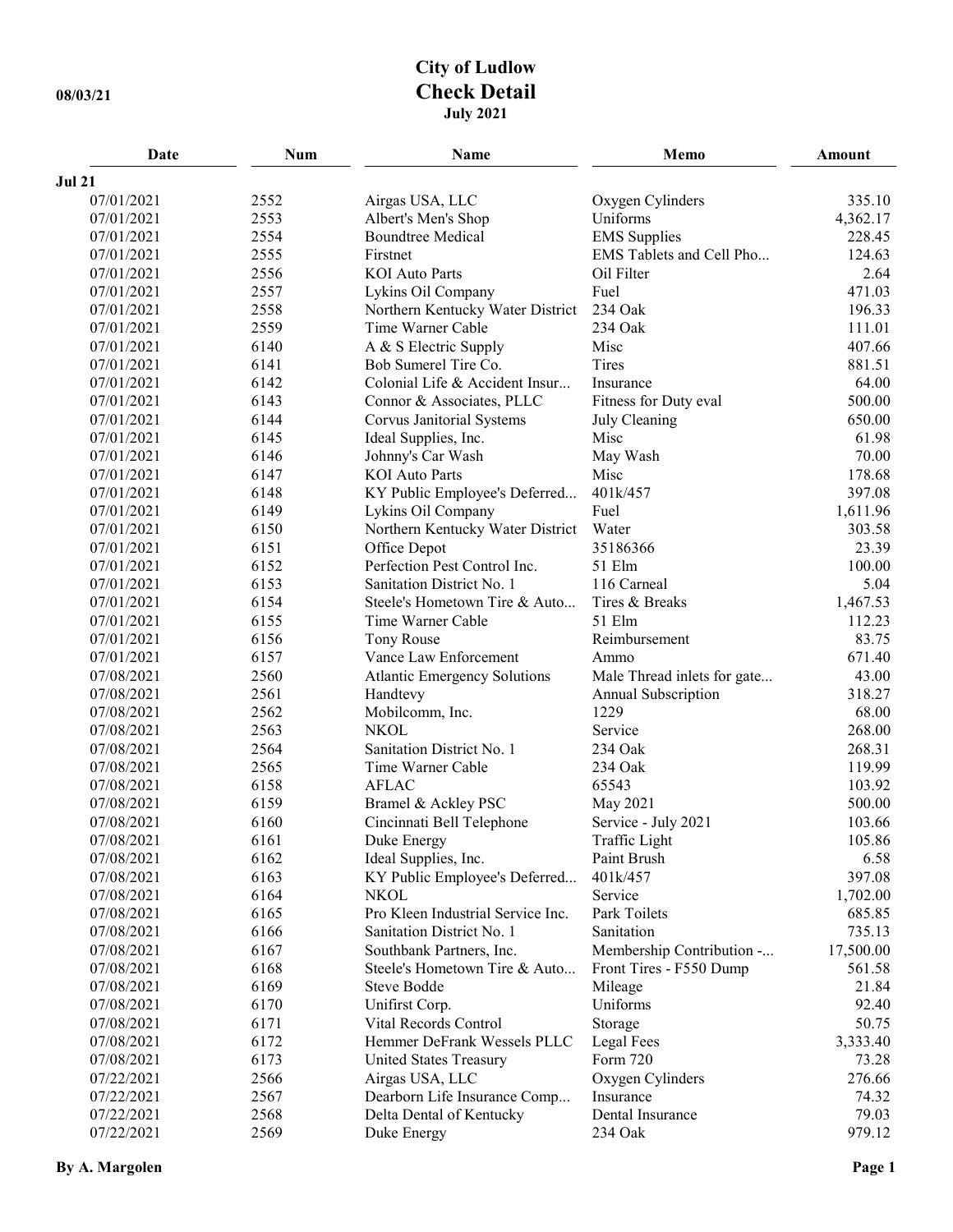## **City of Ludlow 08/03/21 Check Detail July 2021**

| Date       | Num  | Name                                | Memo                      | Amount     |
|------------|------|-------------------------------------|---------------------------|------------|
| 07/22/2021 | 2570 | Firstnet                            | EMS Tablets and Cell Pho  | 249.23     |
| 07/22/2021 | 2571 | Ideal Supplies, Inc.                | Misc                      | 481.06     |
| 07/22/2021 | 2572 | Lykins Oil Company                  | Fuel                      | 429.86     |
| 07/22/2021 | 2573 | Mobilcomm, Inc.                     | 1229                      | 69.02      |
| 07/22/2021 | 2574 | NKPEJHI Board                       | Insurance                 | 3,428.21   |
| 07/22/2021 | 2575 | Overhead Door                       | Door Repair               | 581.00     |
| 07/22/2021 | 2576 | Perfection Pest Control Inc.        | 234 Oak                   | 105.00     |
| 07/22/2021 | 2577 | <b>Summerel Tire Service</b>        | Alignment                 | 164.32     |
| 07/22/2021 | 2578 | Univerge Blue                       | Phone Lines/Phone Service | 15.45      |
| 07/22/2021 | 6174 | Assured Partners Crawford Ins       | Insurance                 | 17,605.60  |
| 07/22/2021 | 6175 | <b>BB&amp;T</b> Bank                | TAN Loan                  | 103,424.12 |
| 07/22/2021 | 6176 | Cardinal Engineering Land Sur       | Project 21-065 JGK        | 2,000.00   |
| 07/22/2021 | 6177 | Cincinnati Bell Telephone           | <b>Monthly Services</b>   | 88.98      |
| 07/22/2021 | 6178 | Crescent Springs Hardware, Inc.     | Misc                      | 141.91     |
| 07/22/2021 | 6179 | Dearborn Life Insurance Comp        | Insurance                 | 412.35     |
| 07/22/2021 | 6180 | Delta Dental of Kentucky            | Dental Insurance          | 826.18     |
| 07/22/2021 | 6181 | Duke Energy                         | Gas/Electric              | 2,696.74   |
| 07/22/2021 | 6182 | Eric Love                           | <b>Finger Prints</b>      | 18.00      |
| 07/22/2021 | 6183 | Gall's Inc                          | 2234474                   | 234.27     |
| 07/22/2021 | 6184 | Garage, The                         | Misc                      | 48.00      |
| 07/22/2021 | 6185 | Ideal Supplies, Inc.                | Misc                      | 103.61     |
| 07/22/2021 | 6186 | Kenton Co. Fiscal Court             | Animal Control Fees: July | 1,561.40   |
| 07/22/2021 | 6187 | <b>KOI</b> Auto Parts               | Battery for Charger       | 189.52     |
| 07/22/2021 | 6188 | Kubota Leasing                      | Zero Turn Mower           | 8,149.68   |
| 07/22/2021 | 6189 | Kubota Tractor of the Tri-State     | Mower parts               | 116.57     |
| 07/22/2021 | 6190 | KY Public Employee's Deferred       | 401k/457                  | 794.16     |
| 07/22/2021 | 6191 | Lykins Oil Company                  | Fuel                      | 1,003.83   |
| 07/22/2021 | 6192 | Microsoft Corporation               | Services                  | 512.00     |
| 07/22/2021 | 6193 | <b>NKOL</b>                         | Services                  | 36.25      |
| 07/22/2021 | 6194 | NKPEJHI Board                       | Insurance                 | 24,244.49  |
| 07/22/2021 | 6195 | <b>PDS</b>                          | Services                  | 378.76     |
| 07/22/2021 | 6196 | Rumpke                              | Waste Collection          | 33,180.10  |
| 07/22/2021 | 6197 | St. Elizabeth Business Health C     | Monthly                   | 175.00     |
| 07/22/2021 | 6198 | <b>Staples</b>                      | 6011-1000-7116-940        | 98.32      |
| 07/22/2021 | 6199 | Systems Insight, Inc.               | Monthly web hosting       | 75.00      |
| 07/22/2021 | 6200 | Time Warner Cable                   | Internet/Cable            | 274.76     |
| 07/22/2021 | 2579 | Fifth Third Bank                    | Misc                      | 456.28     |
| 07/22/2021 | 6201 | Fifth Third Bank                    | Misc                      | 584.09     |
| 07/23/2021 | 6202 | Fifth Third Bank                    | <b>Annual Fees</b>        | 250.00     |
| 07/23/2021 | 6203 | Brown Bear USA                      | <b>Tunnel Lights</b>      | 1,820.00   |
| 07/29/2021 | 2580 | <b>Atlantic Emergency Solutions</b> | <b>SCBA Masks</b>         | 2,240.00   |
| 07/29/2021 | 2581 | <b>Boundtree Medical</b>            | <b>EMS</b> Supplies       | 289.43     |
| 07/29/2021 | 2582 | Crescent Springs Hardware, Inc.     | Ventilation fan           | 73.40      |
| 07/29/2021 | 2583 | Custom Design Benefits, Inc.        | FSA/HRA Admin Fees        | 8.50       |
| 07/29/2021 | 2584 | Duke Energy                         | 234 Oak                   | 923.70     |
| 07/29/2021 | 2585 | <b>Emergency Medical Products</b>   | <b>EMS</b> Supplies       | 122.48     |
| 07/29/2021 | 2586 | Time Warner Cable                   | 234 Oak                   | 111.02     |
| 07/29/2021 | 6204 | Corvus Janitorial Systems           | <b>August Cleaning</b>    | 650.00     |
| 07/29/2021 | 6205 | Custom Design Benefits, Inc.        | FSA/HRA Admin Fees        | 77.00      |
| 07/29/2021 | 6206 | Duke Energy                         | Gas/Electric              | 3,099.95   |
| 07/29/2021 | 6207 | Hemmer DeFrank Wessels PLLC         | <b>Legal Fees</b>         | 3,333.40   |
| 07/29/2021 | 6208 | Ideal Supplies, Inc.                | Water                     | 17.96      |
| 07/29/2021 | 6209 | Johnny's Car Wash                   | June Wash                 | 49.00      |